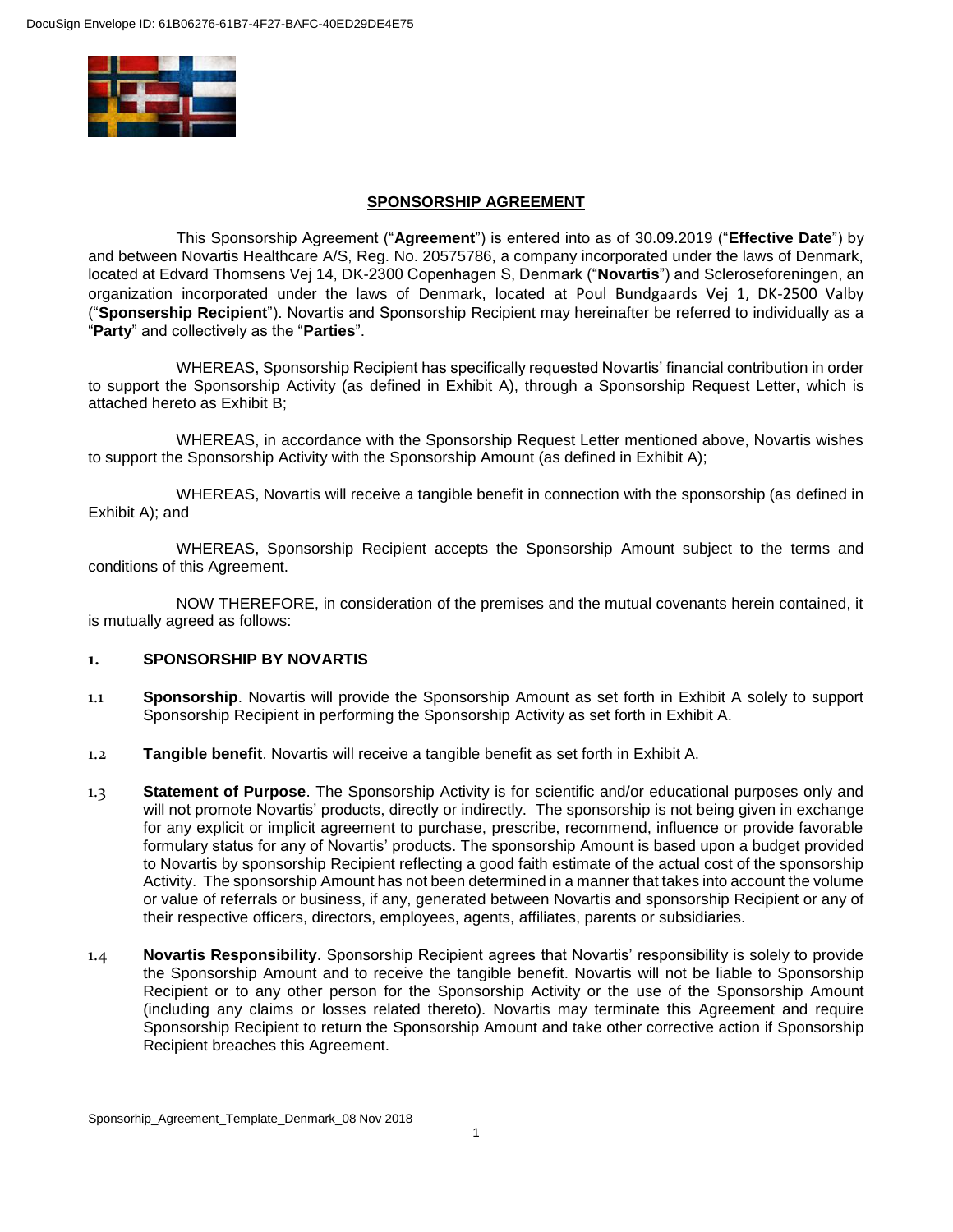

## **2. OBLIGATIONS OF SPONSORSHIP RECIPIENT**

#### 2.1 **Use of Sponsorship Amount**.

- (a) Sponsorship Recipient shall use the Sponsorship Amount solely for the Sponsorship Activity and shall not use the Sponsorship Amount for any activity that is inconsistent with, or prohibited by any law, rule or regulation. The Sponsorship Recipient undertakes to independently contact Novartis in the event any part of the Sponsorship Amount has not been used for the Sponsorship Activity so that such amount can be refunded to Novartis without undue delay.
- (b) Sponsorship Recipient will comply with (and shall be solely responsible for any failure to comply with) all relevant laws, rules and regulations (including any code of practice or other guidelines generally followed by pharmaceutical companies in the relevant country) in connection with the Sponsorship Activity. Sponsorship Recipient warrants that the Sponsorship Activity is compliant with all such requirements.
- (c) Sponsorship Recipient is solely responsible for the manner in which the Sponsorship Amount is disbursed, recorded and accounted and for all contractual and other relationships with third parties relating to the Sponsorship Activity and the use of the Sponsorship Amount. Any claims for payment from third parties involved in the Sponsorship Activity are the sole responsibility of Sponsorship Recipient and Novartis will not fund any additional amounts for the Sponsorship Activity.

#### 2.2 **Objectivity & Balance**.

- (a) The Sponsorship Activity will be independent, non-promotional and free from commercial influence or bias.
- (b) If the Sponsorship Activity involves the discussion of Novartis products, or the comparison of Novartis products with other products, that discussion and/or comparison must be objective, balanced, accurate, not misleading or deceptive and in compliance with all applicable laws, rules and regulations. Where appropriate, the Sponsorship Activity will include a discussion of multiple treatment options, and will not focus on a single product.
- (c) Sponsorship Recipient will ensure that any titles or overview information relating to the Sponsorship Activity will fairly and accurately represent the scope of the planned activity.
- (d) If required, Sponsorship Recipient is responsible for selection of presenters, moderators and collaborators for the Sponsorship Activity. Novartis will not control the planning, content, speaker selection or execution of any Sponsorship Activity. If Novartis suggests presenters, moderators or collaborators, Sponsorship Recipient will record the role of Novartis in making the suggestion, seek other sources and make a final selection based on balance and independence.

### 2.3 **Disclosure of Financial Relationships**.

(a) Sponsorship Recipient will: (i) disclose, to all audiences and in all publications relating to the Sponsorship Activity, that Novartis has provided a Sponsorship to support the Sponsorship Activity; (ii) acknowledge support from Novartis in brochures, syllabi, and other materials related to the Sponsorship Activity; and (iii) disclose any other relationships Novartis has with any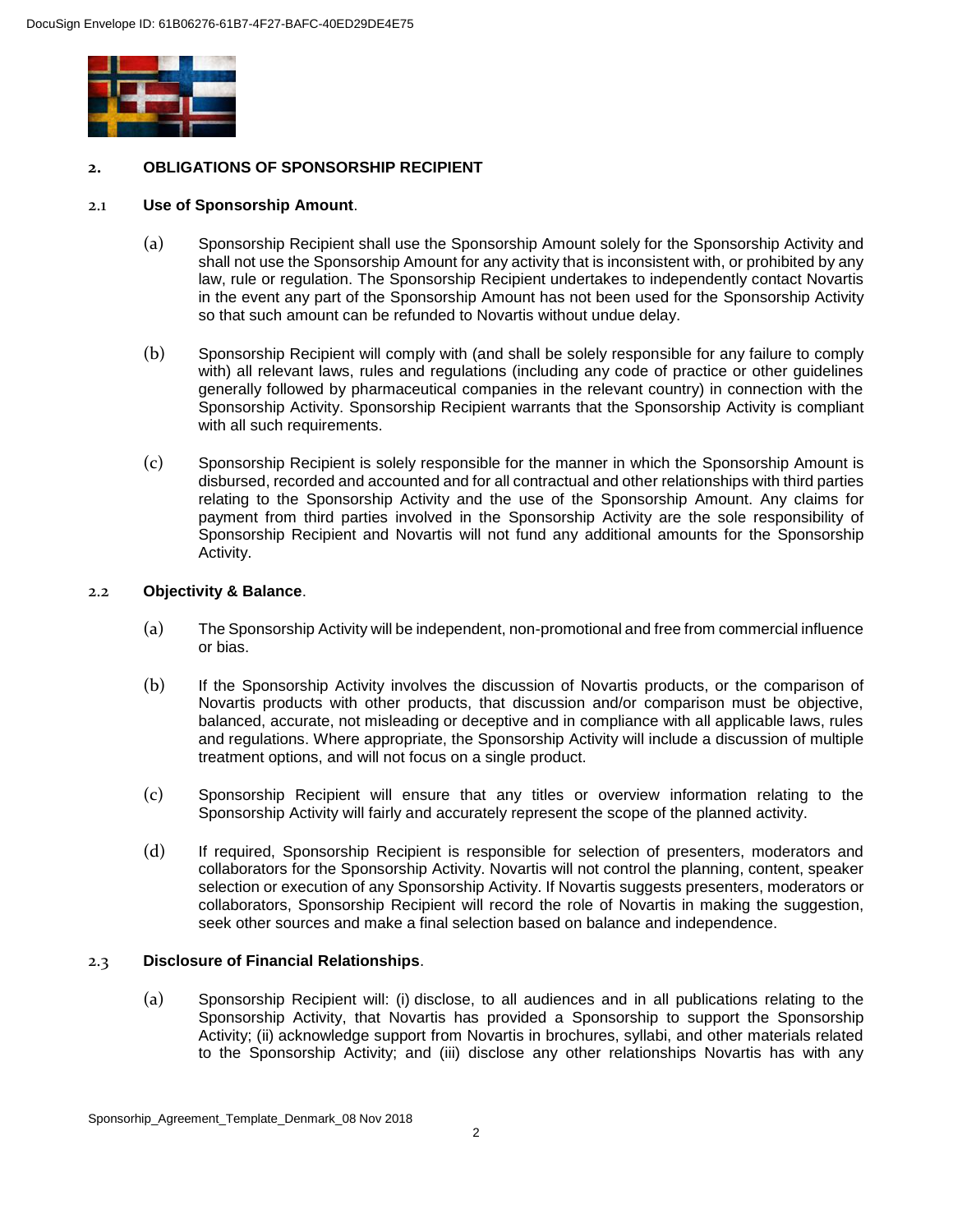

individual speakers, moderators, collaborators or Sponsorship Recipient which a reasonable and ethical person would expect to be disclosed.

(b) Novartis may disclose publicly the financial and non-financial support provided to Sponsorship Recipient, including, without limitation, the Sponsorship Recipient's identity, the Sponsorship Amount and purpose of the support.

### 2.4 **Ancillary Activities**.

- (a) If the Sponsorship Activity occurs as part of an overall activity that includes commercial activities, such activities will neither influence planning nor interfere with the Sponsorship Activity. No commercial activities will be permitted in the same room as an educational activity, unless (i) this is allowed in the country in which the activity will take place and (ii) only to the extent that such commercial activity does not interfere with the purpose of the Sponsorship Activity.
- (b) The scheduling of meals and/or receptions, if any, in connection with any portion of the Sponsorship Activity is at the sole discretion of Sponsorship Recipient. Meals and/or receptions, if any, will be modest and conducive to the Sponsorship Activity, and the amount of time at the meals or receptions will be clearly subordinate to the overall amount of time.
- (c) Reconciliation of Expenses. At the conclusion of the Sponsorship Activity, Sponsorship Recipient will provide to Novartis a reconciliation of the actual expenses versus estimated expenses and will issue a refund to Novartis for any portion of the Sponsorship Amount not incurred in the implementation of the Sponsorship Activity. In addition, Sponsorship Recipient will retain appropriate records of the Sponsorship Activity and the use of the Sponsorship Amount and will provide evidences (as further specified in Exhibit A) to Novartis to document that the Sponsorship Amount has been used in accordance with this Agreement.

### **3. GENERAL**

- 3.1 **Entire Agreement**. This Agreement, together with its Exhibits, sets forth the entire agreement and understanding of the Parties as to the subject matter hereof and supersedes all proposals, oral or written, and all other prior communications between the Parties with respect to such subject matter. In the event of any conflict between a substantive provision of this Agreement and any Exhibit hereto, the substantive provisions of this Agreement shall prevail.
- 3.2 **Governing Law and Jurisdiction**. This Agreement shall be governed by and construed under the laws of Denmark, without giving effect to the conflicts of laws provision thereof. Any dispute or claim arising out of or in connection with this Agreement which cannot be settled amicably between the Parties, is to be brought before the Maritime and Commercial Court in Copenhagen or, if this court is not competent, before a competent court of law in the Kingdom of Denmark.
- 3.3 **Counterparts**. This Agreement may be executed in two or more counterparts, each of which shall be deemed an original, but all of which together shall constitute one and the same instrument.

IN WITNESS WHEREOF, the Parties intending to be bound have caused this Agreement to be executed by their duly authorized representatives.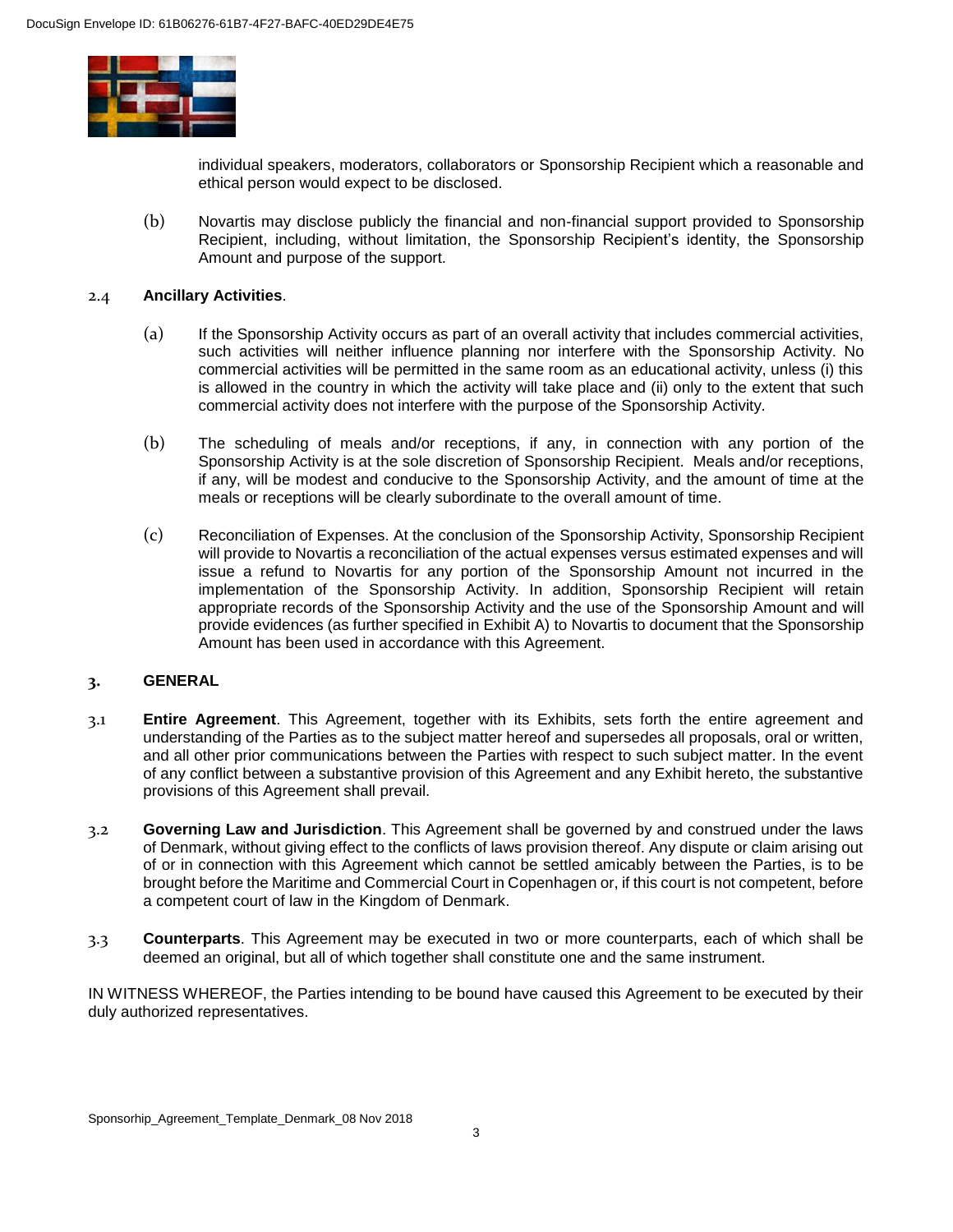

### **NOVARTIS HEALTHCARE A/S**

Date and Signature 1 – Contract Owner

Name: Susanne Thorsdal

Title: Field Brand Manager

City: Copenhagen S

Date:  $\frac{14 - 0ct - 2019}{...}$  | 2:13:48 PM IST Date: \_\_\_\_\_\_\_\_\_\_\_\_\_\_\_\_\_\_\_\_\_\_\_\_\_\_\_\_\_\_ 14-Oct-2019 | 2:13:48 PM IST 20-Oct-2019 | 11:41:55 PM PDT

-DocuSigned by: Signature: Susanne Thors dal

#### **Scleroseforeningen**

Name: Hans Tiedemann

Title: Projektleder

City: Projektleder

DocuSigned by: Signature: Hans Tiedemann

Date and Signature 2 – Business Approver

Name: Mads Thomsen

Title: Franchise Head

City: Copenhagen S

Date: \_\_\_\_\_\_\_\_\_\_\_\_\_\_\_\_\_\_\_\_\_\_\_\_\_\_\_\_\_\_ 14-Oct-2019 | 5:16:23 PM IST

| Signature: | DocuSigned by:<br>Mads Thomsen |  |
|------------|--------------------------------|--|
|            | )74A2445448                    |  |

Name: Klaus Høm

Title: Direktør

City: \_\_\_\_\_\_\_\_\_\_\_\_\_\_\_\_\_\_\_\_\_\_\_\_\_\_\_\_\_\_\_ CEO

Date: \_\_\_\_\_\_\_\_\_\_\_\_\_\_\_\_\_\_\_\_\_\_\_\_\_\_\_\_\_\_ 14-Oct-2019 | 11:55:24 PM PDT

DocuSigned by: Signature:  $\underbrace{\downarrow}$  Elaus  $\downarrow$   $\mathscr{D}$ m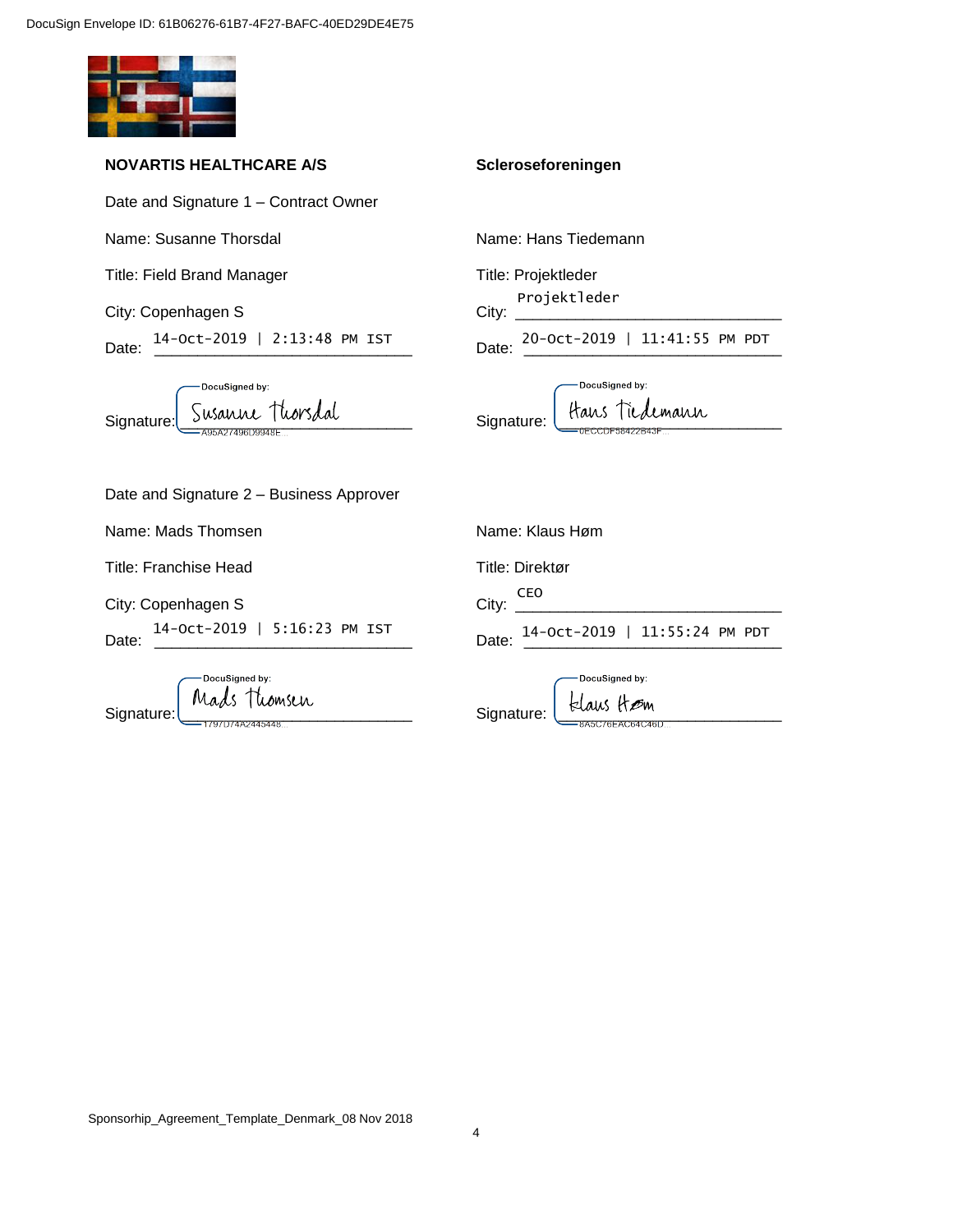

# **EXHIBIT A**

## **SPONSORSHIP AMOUNT & SPONSORSHIP ACTIVITY**

Sponsorship Amount: **DKK 77.050** DKK

Sponsorship Activity: Sponsorship Activity: **Scleroseforeningen – a leaflet for patients with MS on the topic "Progression" – will be informative on an aspect on worsening of the disease and how the patient can handle it.**

Novartis will be able to distribute the leaflets to hospital clinics via own network as we see fit.

The sponsorship amount is payable against the corresponding invoice within sixty (60) days of its receipt and at the end of a calendar month.

The invoice shall include all details (including a Purchase Order Number)

Budget: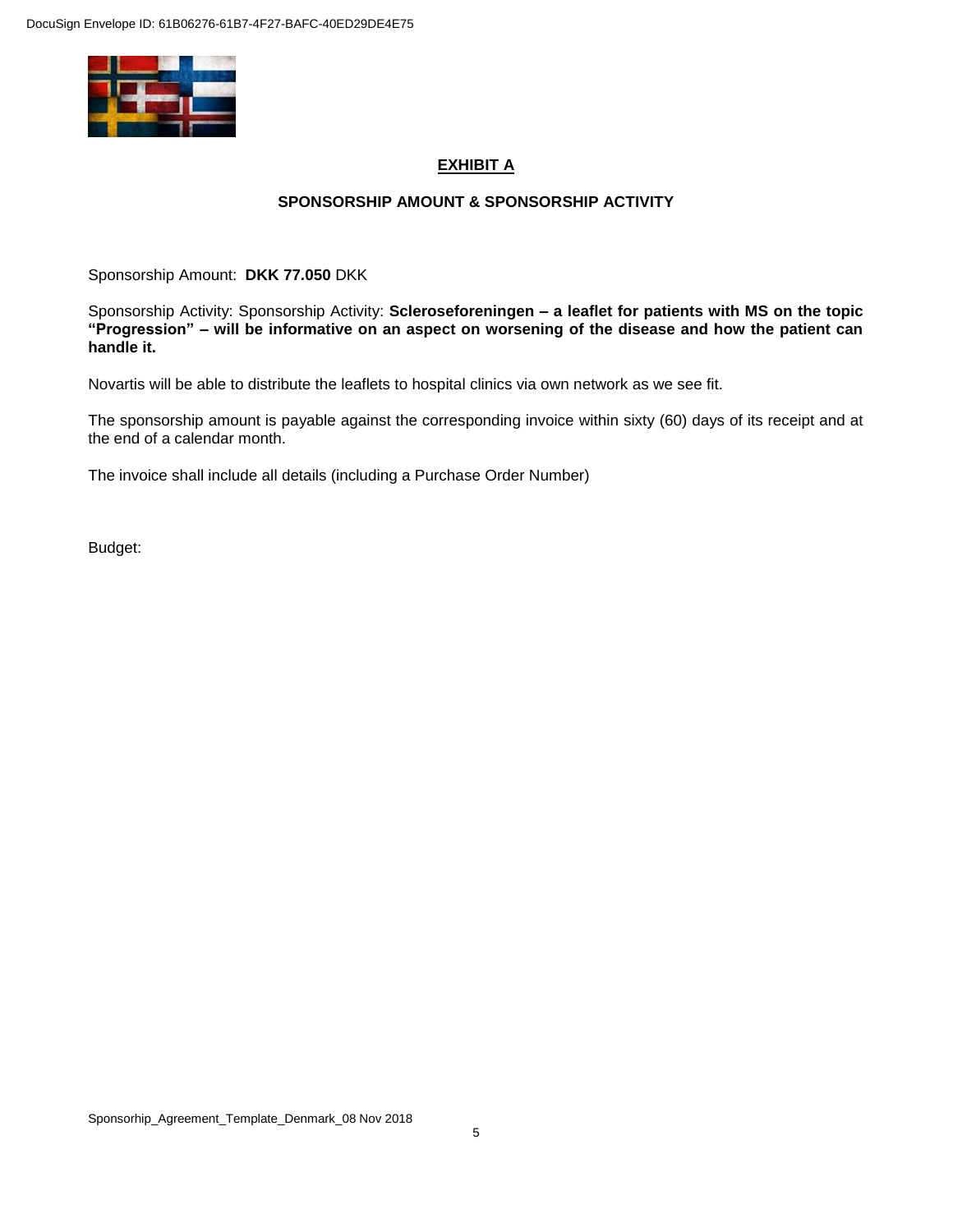



### **Budget:**

| Post                              | <b>Udgifter</b> |
|-----------------------------------|-----------------|
| Projektleder (50 timer)           | 17.500          |
| Kommunikationsmedarbejder         | 7.800           |
| Honorar til eksterne forfattere   | 8.000           |
| Grafiker og trykning (inkl. moms) | 43.750          |
| Total                             | 77.050 kr.      |

#### Udbetalingsinformation:

Bank: Danske Bank Reg. nr.: 4440 Konto nr.: 4370210306 CVR-nr.: 10367816 Tilhørende: Scleroseforeningen Adresse: Poul Bundgaards Vej 1, st. Postnr. og by: 2500 Valby Forskningskontonr.: 09002

## Tangible Benefit: *Novartis will receive copies of the leaflet and be able to offer them to the MS clinics in Denmark*

Evidences must be provided to Novartis upon completion of the Sponsorship Activity:

After completion Novartis will receive copies of the leaflets for distribution to MS clinics and will be allowed to distribute as we see fit.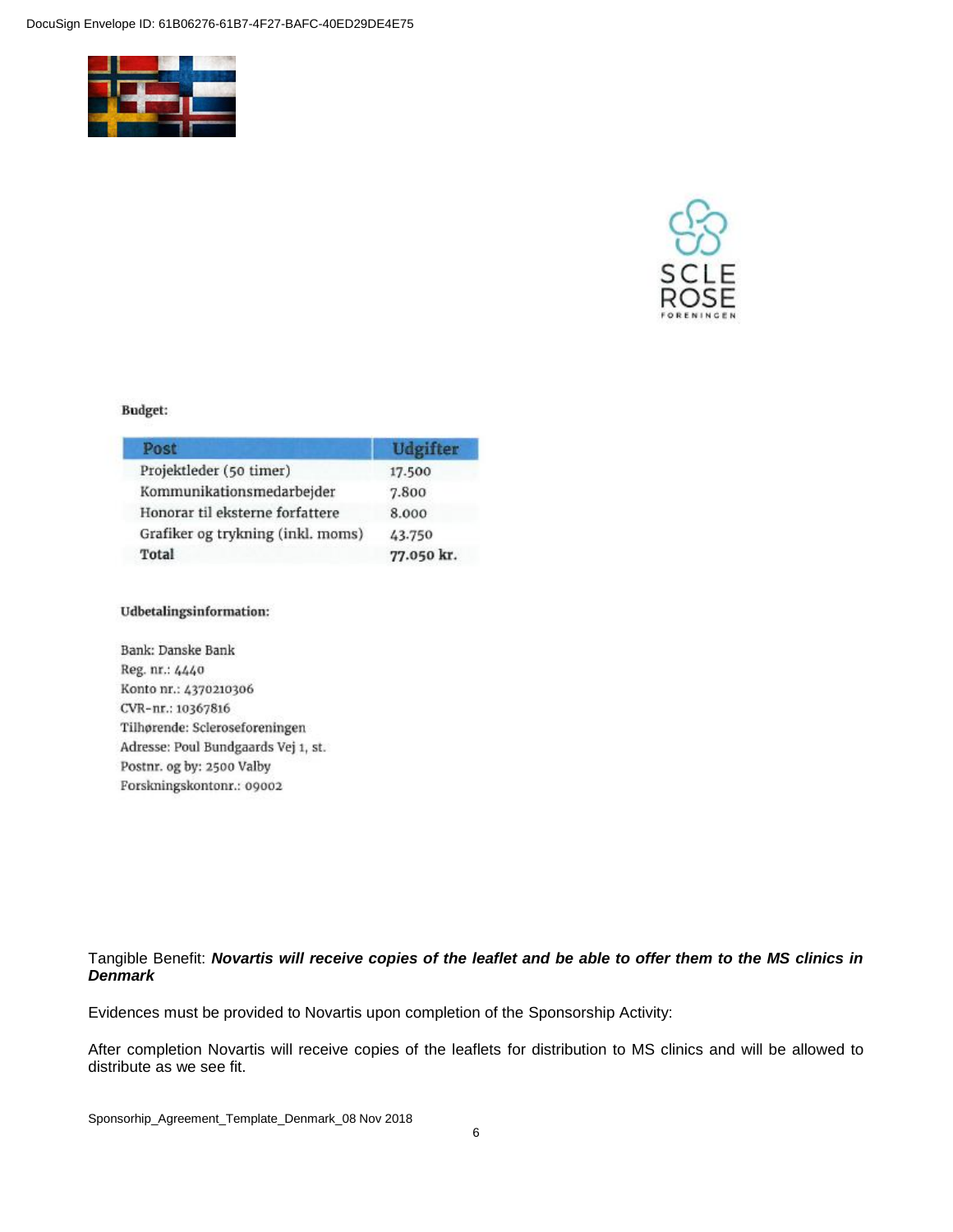

The Sponsorship amount is payable against the corresponding invoice within sixty (60) days of its receipt and at the end of a calendar month.

The invoice shall include all details (including a Purchase Order Number) as specified in the Purchase Order received by Sponsorship Recipient at the following email address: Hans Tiedemann: hti@scleroseforeningen.dk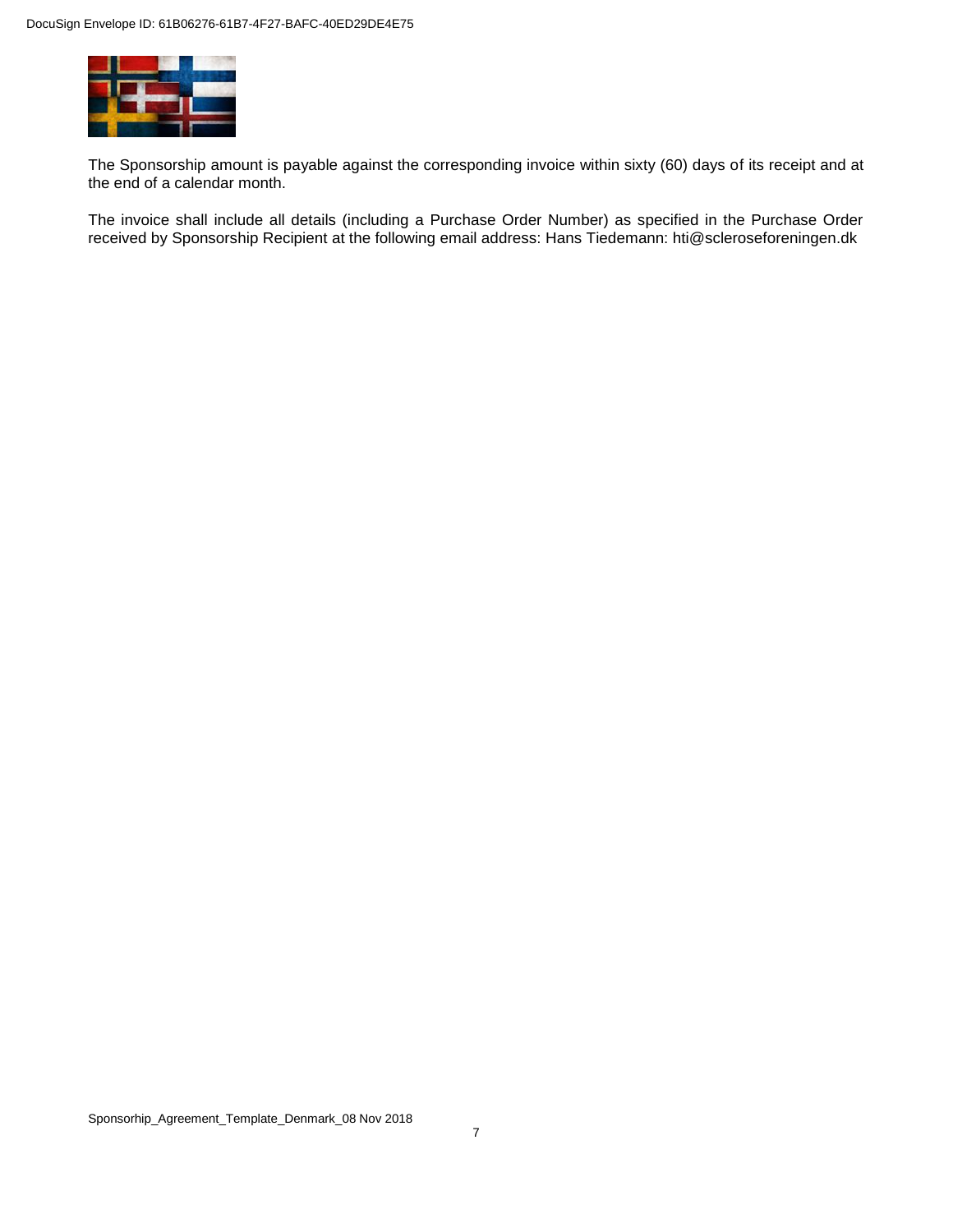

## **EXHIBIT B**

**SPONSORSHIP REQUEST LETTER**

Sponsorhip\_Agreement\_Template\_Denmark\_08 Nov 2018